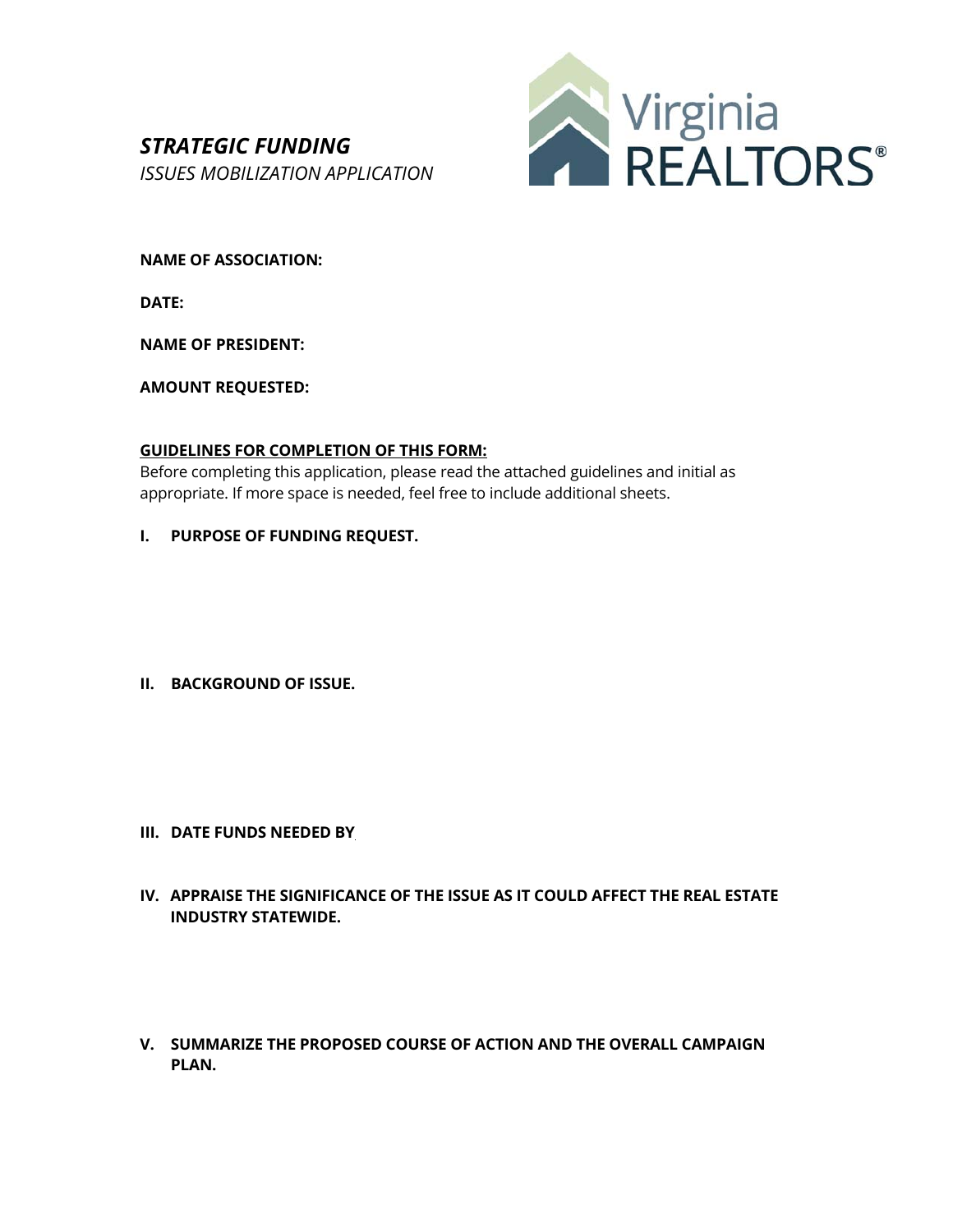**VI. ASSESS THE ODDS OF THE ISSUE PASSING OR FAILING.** 

**VII. LIST THE GROUPS OR ORGANIZATIONS THAT OPPOSE YOUR POSITION.** 

- **A.) HOW WELL ORGANIZED IS THE OPPOSITION?**
- **B.) HOW WELL FUNDED IS THE OPPOSITION?**
- **C.) WHAT DO YOU ANTICIPATE THEIR STRATEGY AND TACTICS TO BE?**
- **VIII. WHAT ARE THE OVERALL POTENTIAL COSTS INVOLVED? PLEASE ATTACH AN OVERALL CAMPAIGN BUDGET.** *(If you have contracts or proposals from outside vendors, please attach copies.)*
- **IX. IS YOUR LOCAL ASSOCIATION IN A POSITION TO COMMIT ADDITIONAL FUNDS?**



 **A.) IF YES, HOW MUCH AND HOW WILL THESE FUNDS BE INTEGRATED INTO THE OVERALL BUDGET?** 

- **X. WHAT OTHER ORGANIZATIONS ARE INVOLVED IN SUPPORT OF YOUR POSITION ON THIS ISSUE?** (Indicate the amount of funds pledged, if any, after each name.)
	- **A.) HOW WILL THESE SPECIFIC FUNDS BE INTEGRATED INTO THE OVERALL BUDGET?**